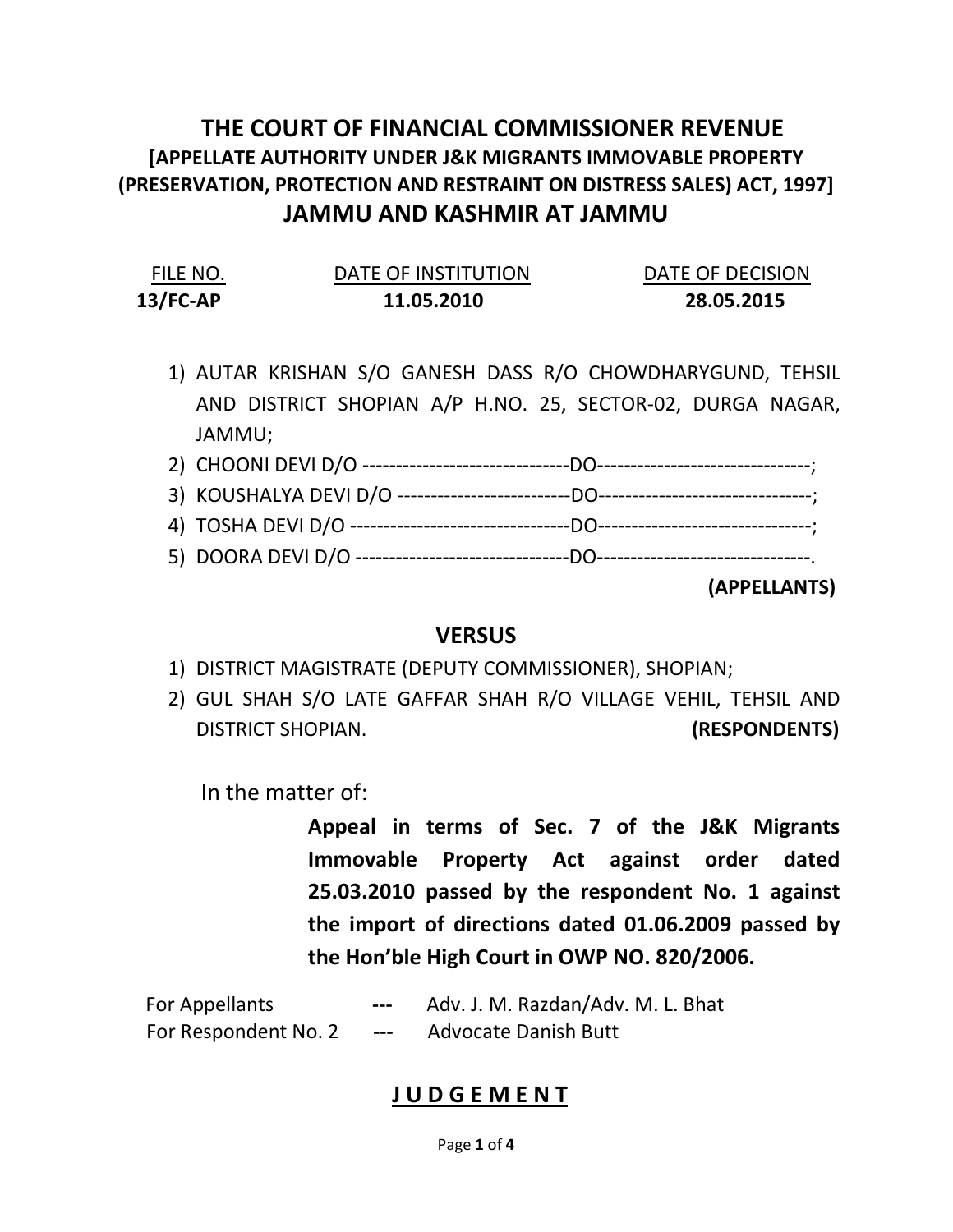- 1) The summarised facts of the case are that one Pt. Ganesh Dass, father of the appellants herein was an owner of the landed property falling under Khasra No. 41, 84, 86, 94, 95, 108, 123 and 205. The mutation No. 163 dated 25.05.1981 was attested (Attesting Officer not known) with regard to land measuring 15 Kanals and 15 Marlas falling under these Khasra numbers correcting the *girdawari* entries in favour of one Ahmed and his brother Gulla Shah both sons of Gaffar Shah (Half) and Abdul Hamid, Bashir and Abdul Rashid all sons of Gullah Mohd. Shah (Half) from Kharif, 1971. Later, mutation No. 172 dated 04.01.1983 under Sec. 4 and mutation No. 221 dated 09.01.1988 under Sec. 8 of the Agrarian Reforms Act, 1976 was also attested in their favour.
- 2) Aggrieved, the appellants herein challenged mutations No. 172 and 221 before this court on various grounds. Earlier, this court had observed that the impugned mutations were attested by a Revenue Officer who was not competent to do so. Moreover, before attesting the mutation, the Revenue Officer ought to have summoned all the concerned parties, should have himself gone to the spot, conducted an enquiry as to the veracity of the facts before satisfying himself that the entry of Kharif, 1971 needed to be rectified. All this does not appear to have been done. Also, a proviso to Rule 14 of the Agrarian Reforms Rules, 1977 (inserted vide SRO 244 of 1981) lays down that no Naib-Tehsildar shall attest any disputed mutation or a mutation where the correction of any entry of khasra *girdawari* is involved unless empowered to do so. The impugned mutations were, therefore, set aside vide this court order dated 13.02.2013.
- 3) Prior to the challenge, the appellants had moved the Hon'ble High Court in OWP No. 820 of 2006. The Hon'ble High Court vide order dated 01.06.2009 had directed the Deputy Commissioner (District Magistrate), Shopian to hold an enquiry with regard to the unauthorised occupation of respondent No. 2 herein and in case found affirmative, he will remove the encroachment within a period of 03 months.
- 4) Complying with the directions of the Hon'ble High Court, the Deputy Commissioner, Shopian conducted a detailed enquiry into the matter and found that the legal heirs of Ganesh Dass are entitled to a share of land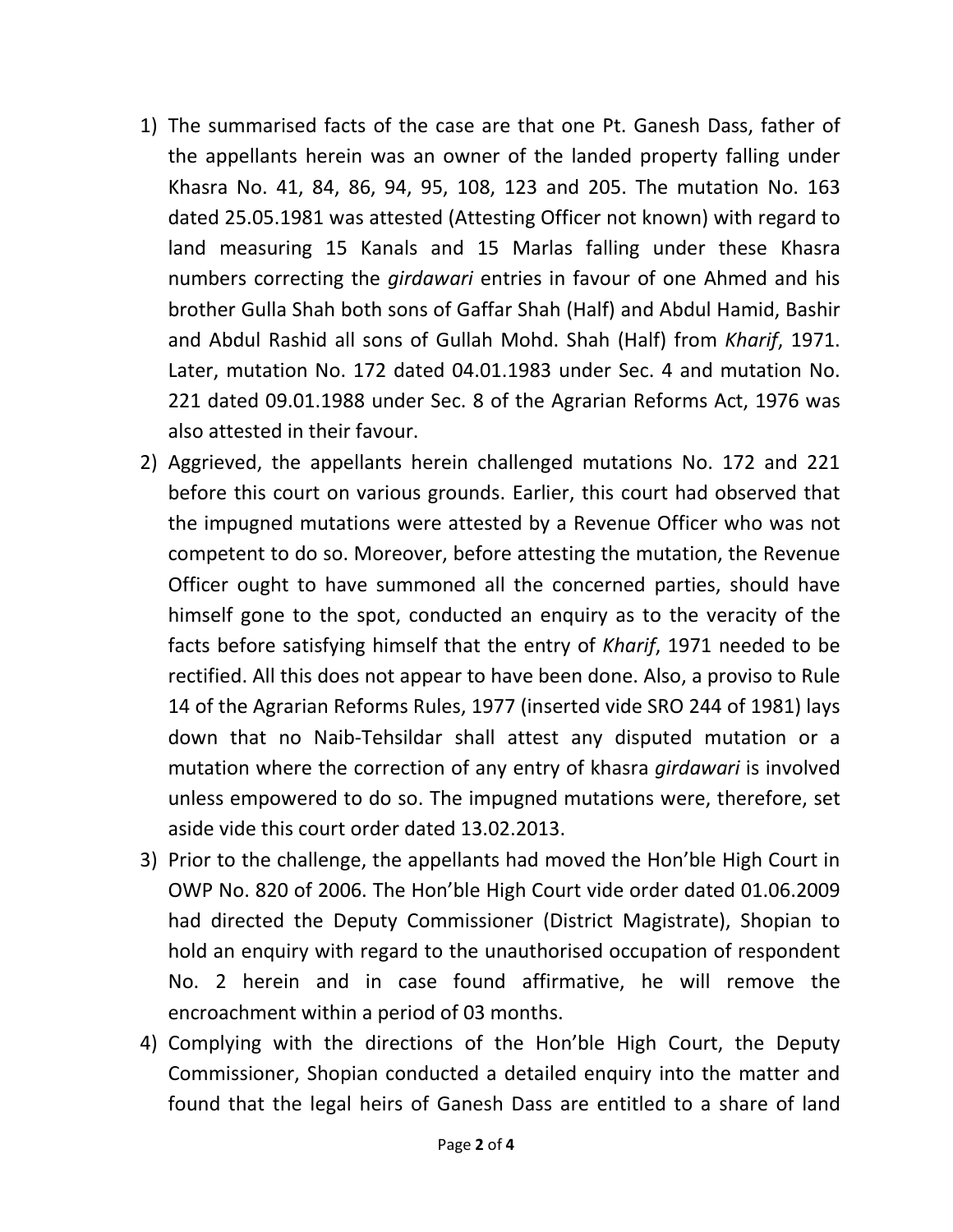measuring 07 Kanals and 04 Marlas under Khewat No. 3 and 08 Marlas under Khewat No. 17. By virtue of mutation No. 172 (Sec. 4) dated 04.01.1983 and mutation No. 221 (Sec. 8) dated 19.01.1988, land measuring 13 Kanals and 08 Marlas falling under Khasra No. 86 (15M), 108 (06K-02M), 123 (15M), 205 (15M), 94 (01K-07M), 95 (01K-05M) and 41 (01K-09M) was mutated in the name of Gul shah (Half) and Bashir Ahmed, Abdul Hamid and Abdul Rashid sons of Muma Shah (Half). The mutations have been prima facie attested prior to migration. Further, one Gani Rather S/O Qadir R/O Vehil Chatawatan, Shopian has got the land including residential house situated at Chowdhrigund, Shopian from Ganesh Dass and shamilat land under khasra No. 234/739/71 (02K-02M), 238/236/71 (02K-17M), 186 (06K), 94 (01K-07M), and other properietory land falling under Khasra No. 95 (02K-10M), 108 (05K-19M), 343 (05M), 91 (03K-01M), 287 /71 (01K-05M) AND 288/186 (01K-10M) by virtue of notary executed agreement dated 07.09.1981. The respondent No. 2 herein (Half) and Bashir Ahmed, Abdul Hamid and Abdul Rashid (Half) also got this land from Gani Rather by way of an attorney executed agreement on 01.08.1982. The Deputy Commissioner, Shopian vide order dated 25.03.2010 observed that the land under consideration, therefore, does not fall within the ambit of J&K Migrants Immovable property Act and the respondent No. 2 herein is not an illegal occupant.

- 5) The appeal having been filed u/s 7 of the Migrants Act, it is noted the same has been filed on 30.04.2010 when it should have been, as stipulated u/s 7 (2) of the said Act, filed within 15 days of the passing of the impugned order dated 25.03.2010. However, the appellants plead that they being migrants in Jammu, they could obtain a copy of the impugned order, that was passed in Shopian only on 22.04.2010. Totally in the interest of justice, therefore, a lenient view is taken and the case is taken up for disposal on merits.
- 6) This court has gone through the case file and observes that the appeal was dismissed in default on 01.07.2011 for continuous absence of the appellants. However, they filed an application for its restoration citing certain reasons. After an analysis whereof, this court felt it just and proper to restore the appeal to its original status on 19.02.2013.